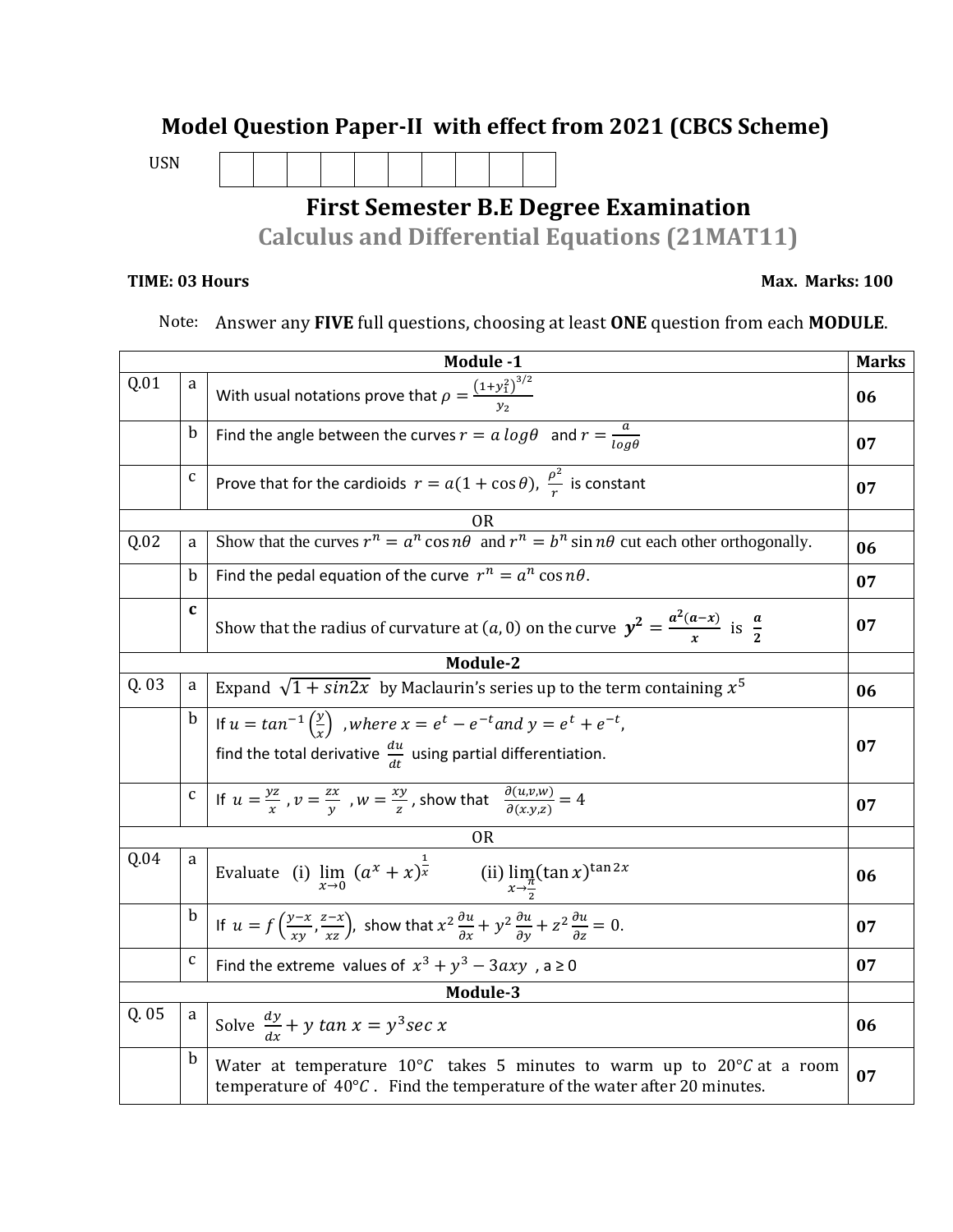|       | $\mathsf C$  | Solve $p^3 + 2xp^2 - y^2p^2 - 2xy^2p = 0$                                                                                                                                                                                       | 07 |  |
|-------|--------------|---------------------------------------------------------------------------------------------------------------------------------------------------------------------------------------------------------------------------------|----|--|
|       |              |                                                                                                                                                                                                                                 |    |  |
| Q. 06 | a            | Solve $(x^2 + y^3 + 6x)dx + y^2xdy = 0$                                                                                                                                                                                         | 06 |  |
|       | $\mathbf b$  | Prove that the system of parabolas $y^2 = 4a(x + a)$ are self-orthogonal                                                                                                                                                        | 07 |  |
|       | $\mathbf c$  | Find the general and singular solutions of                                                                                                                                                                                      |    |  |
|       |              | $xp^{2} + xp - yp + 1 - y = 0$                                                                                                                                                                                                  | 07 |  |
|       |              | Module-4                                                                                                                                                                                                                        |    |  |
| Q. 07 | a            | Solve $(4D^4 - 8D^3 - 7D^2 + 11D + 6)y = 0$                                                                                                                                                                                     | 06 |  |
|       | $\mathbf b$  | Solve $\frac{d^2y}{dx^2} + \frac{dy}{dx} = x^2 + 2x + 4$                                                                                                                                                                        | 07 |  |
|       | $\mathsf C$  | Using the method of Variation of parameters, solve<br>$\frac{d^2y}{dx^2} - 6\frac{dy}{dx} + 9y = \frac{e^{3x}}{x^2}$                                                                                                            | 07 |  |
|       |              | OR                                                                                                                                                                                                                              |    |  |
| Q. 08 | $\mathbf{a}$ | Solve $\left(\frac{d^3y}{dx^3} - 5\frac{d^2y}{dx^2} + 7\frac{dy}{dx} - 3y\right) = e^{2x}$                                                                                                                                      | 06 |  |
|       | $\bold{b}$   | Solve $\frac{d^2y}{dx^2} + 4\frac{dy}{dx} + 3y = sinx$                                                                                                                                                                          | 07 |  |
|       | $\mathbf{C}$ | Solve $(1+x)^2 \frac{d^2y}{dx^2} + (1+x) \frac{dy}{dx} + y = \sin[2\log(1+x)]$                                                                                                                                                  | 07 |  |
|       |              | Module-5                                                                                                                                                                                                                        |    |  |
| Q. 09 | a            | Find the rank of the matrix<br>$\begin{bmatrix} 0 & 1 & -3 & -1 \\ 1 & 0 & 1 & 1 \\ 3 & 1 & 0 & 2 \\ 1 & 1 & 2 & 0 \end{bmatrix}$                                                                                               | 06 |  |
|       | $\mathbf b$  | Solve the system of equations by using the Gauss elimination method<br>$3x + y + 2z = 3$ ,<br>$2x - 3y - z = -3$<br>$x + 2y + z = 4$                                                                                            | 07 |  |
|       | $\mathbf{C}$ | Using the Gauss-Seidel iteration method, solve the equations<br>$83x + 11y - 4z = 95;$<br>$3x + 8y + 29z = 71$ ;<br>$7x + 52y + 13z = 104$ ,<br>Carry out four iterations, starting with the initial approximations $(0, 0, 0)$ | 07 |  |
|       | <b>OR</b>    |                                                                                                                                                                                                                                 |    |  |
| Q. 10 | a            | Test for consistency and solve<br>$5x + 3y + 7z = 4$ ; $3x + 26y + 2z = 9$ ; $7x + 2y + 10z = 5$                                                                                                                                | 06 |  |
|       | $\mathbf b$  | Using the Gauss Jordan method, solve                                                                                                                                                                                            | 07 |  |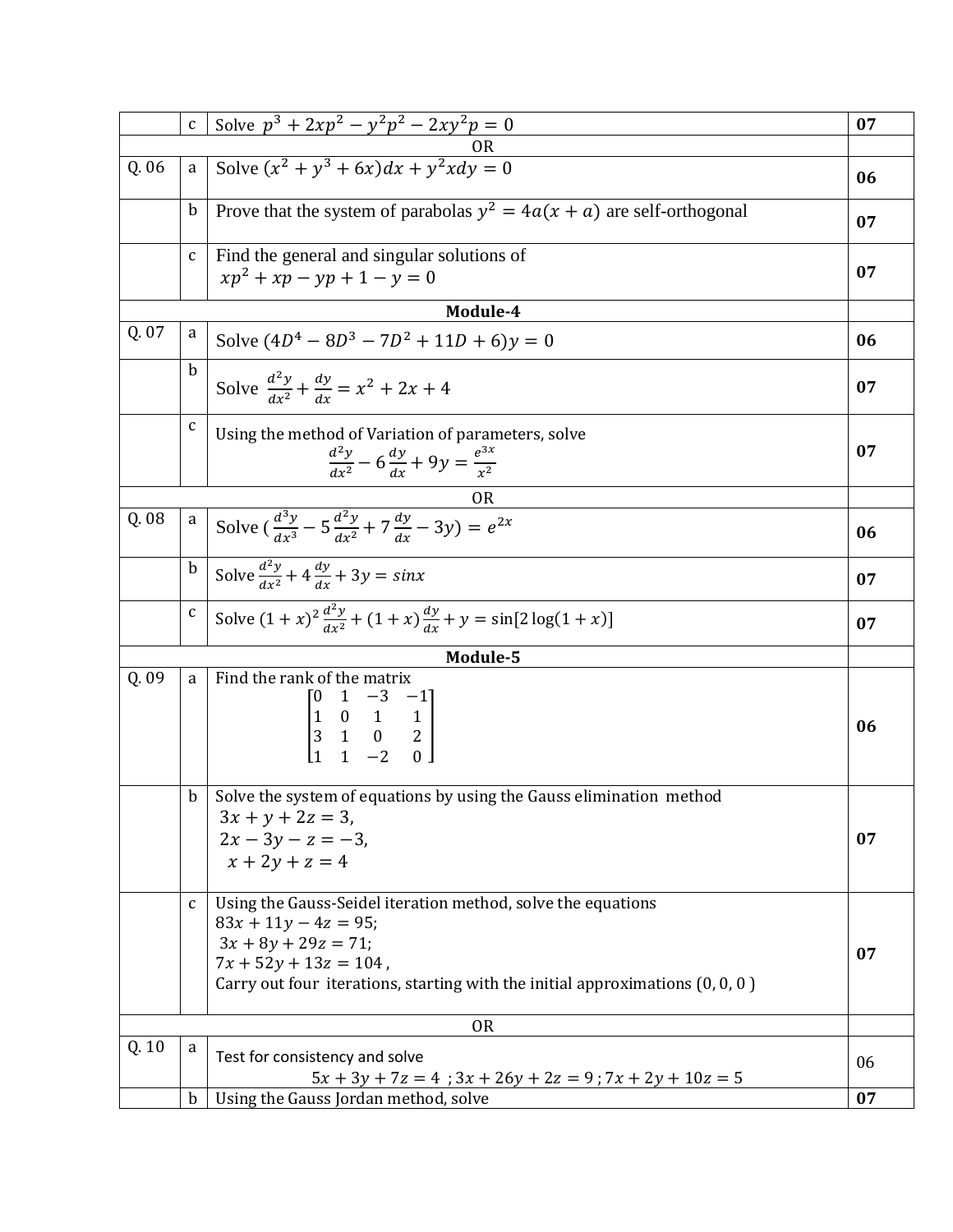|  | $x + y + z = 11$ ; $3x - y + 2z = 12$ ; $2x + y - z = 3$                                                                                                                                                           |    |
|--|--------------------------------------------------------------------------------------------------------------------------------------------------------------------------------------------------------------------|----|
|  | Find the largest eigenvalue and the corresponding eigenvector of<br>$\begin{bmatrix} 6 & -2 & 2 \\ -2 & 3 & -1 \end{bmatrix}$ with the initial approximate eigenvector $\begin{bmatrix} 1 & 0 & 0 \end{bmatrix}^T$ | 07 |

|          |     | Table showing the Bloom's Taxonomy Level, Course Outcome and Program Outcome |                          |                        |
|----------|-----|------------------------------------------------------------------------------|--------------------------|------------------------|
| Question |     | <b>Bloom's Taxonomy</b><br>Level attached                                    | Course<br><b>Outcome</b> | <b>Program Outcome</b> |
| Q.1      | (a) | L1                                                                           | CO 01                    | PO 01                  |
|          | (b) | L2                                                                           | CO 01                    | PO 01                  |
|          | (c) | L <sub>3</sub>                                                               | CO 01                    | PO 02                  |
| Q.2      | (a) | L1                                                                           | CO 01                    | PO 01                  |
|          | (b) | L2                                                                           | CO 01                    | PO 01                  |
|          | (c) | L <sub>3</sub>                                                               | CO 01                    | PO 02                  |
| Q.3      | (a) | L2                                                                           | CO 02                    | PO 01                  |
|          | (b) | L2                                                                           | CO <sub>02</sub>         | PO 01                  |
|          | (c) | L3                                                                           | CO 02                    | PO 02                  |
| Q.4      | (a) | $\overline{L2}$                                                              | CO 02                    | PO 01                  |
|          | (b) | L2                                                                           | CO 02                    | PO 01                  |
|          | (c) | $\overline{L3}$                                                              | CO 02                    | PO 03                  |
| Q.5      | (a) | L2                                                                           | CO 03                    | PO 02                  |
|          | (b) | L <sub>3</sub>                                                               | CO 03                    | PO 03                  |
|          | (c) | $\rm L2$                                                                     | CO 03                    | PO 01                  |
| Q.6      | (a) | L2                                                                           | CO 03                    | PO 01                  |
|          | (b) | L <sub>3</sub>                                                               | CO 03                    | PO 03                  |
|          | (c) | L2                                                                           | $CO$ 03                  | PO 02                  |
| Q.7      | (a) | L2                                                                           | CO <sub>04</sub>         | PO 01                  |